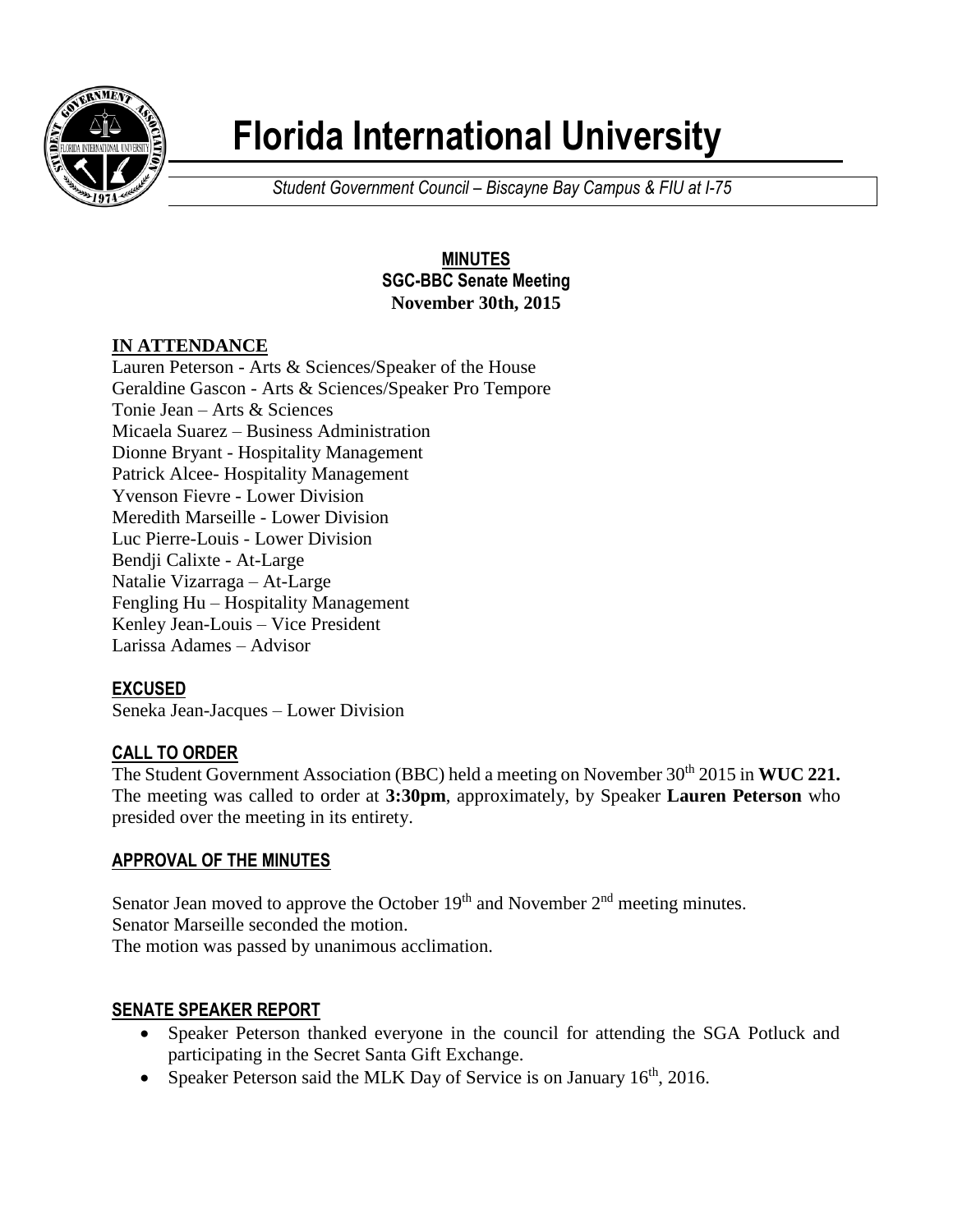Speaker Peterson said a senate meeting will not be held on the first week of school in the spring semester, and the council will meet on the 2<sup>nd</sup> week instead.

#### **SPEAKER PRO-TEMPORE Report**

- Speaker Pro Gascon-Cavada advised the council members to speak to Office Assistant Alstrom to fill out the paperwork to receive stipends.
- Speaker Pro Gascon-Cavada wished everyone good luck on their finals and a happy holiday.

#### **VICE PRESIDENT Report**

- Vice President Jean-Louis said he has over 450 completed class surveys so far. He plans to send out email blasts to increase the numbers and narrow down choices.
- Vice President Jean-Louis thanked the council members who attended the North Miami Thanksgiving Day Parade.
- Vice President Jean-Louis wished Senator Marseille a happy birthday.

## **ADVISOR REPORT**

- Advisor Adames said this is the last week of timecards and office hours.
- Advisor Adames said she, as well as Office Assistant Alstrom, will be on vacation from Dec.  $17<sup>th</sup>$  to Jan.  $4<sup>th</sup>$ .
- Advisor Adames said there will be a major office cleaning during the winter break.

## **FINANCE CHAIR Report**

- Senator Marseille said she will be holding the last official finance meeting of the semester today.
- Senator Marseille said the finance committee is in the process of approving a \$500 graduate request and is waiting for a few receipts.

## **RLJ CHAIR REPORT**

 Senator Fievre said he is preparing a few bills to present in the spring semester, such as the T-Bill.

## **OPERATIONAL REVIEW CHAIR REPORT**

 Mr. Calixte said all of the audit binders are in order and will complete the final review on Tuesday.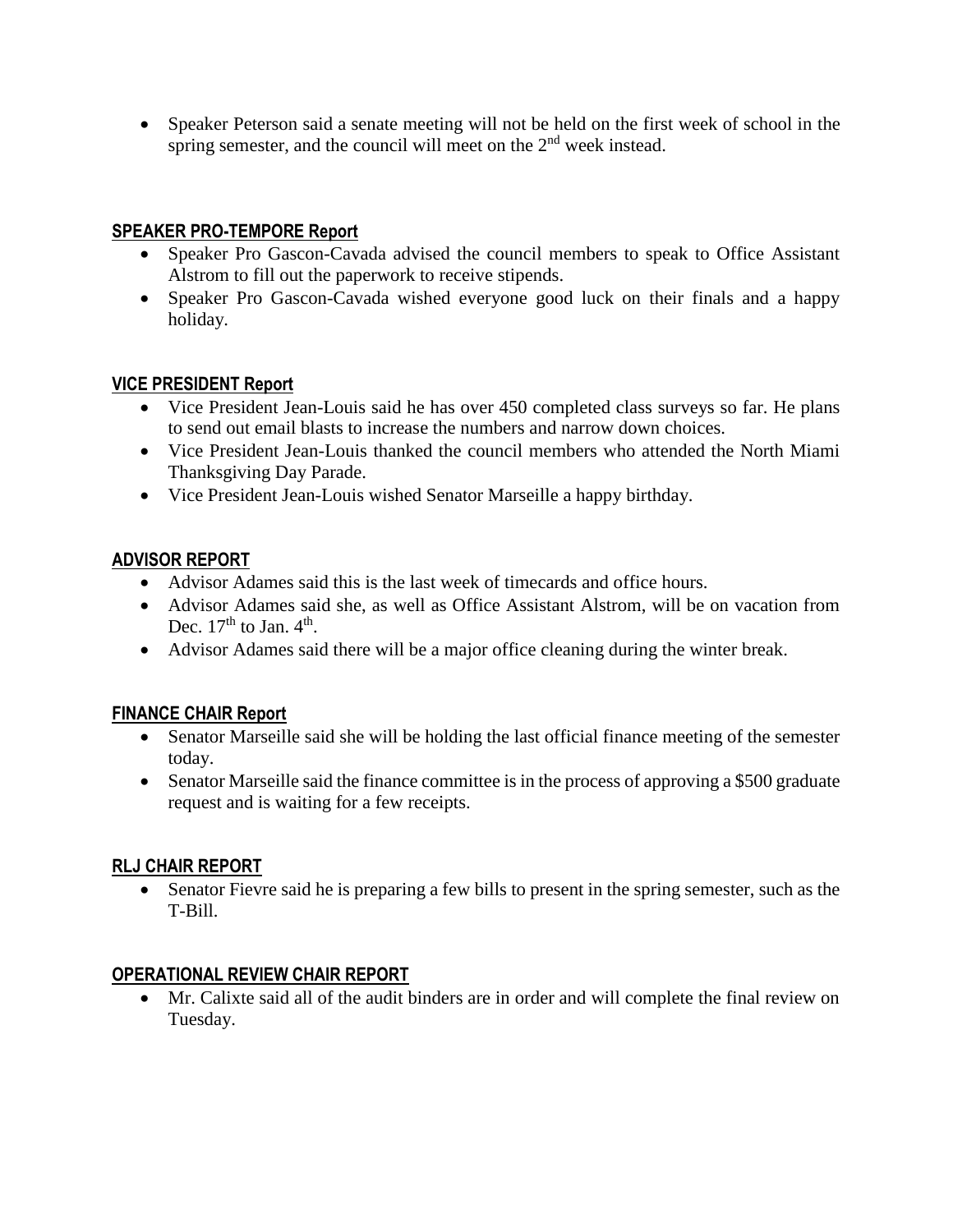#### **INTERNAL AFFAIRS CHAIR REPORT**

- Senator Jean thanked the council members who participated in the Secret Santa.
- Senator Jean said time cards are not needed for the last week of school.
- Senator Jean said she held the last meeting for the Internal Affairs Committee today.
- Senator Jean said the lost time cards have been approved and stipends should be available next week Friday, at the end of December, or sometime next year.

#### **STUDENT ADVOCACY CHAIR REPORT**

- Senator Pierre-Louis said the ItsOnUs hashtag competition is completed and a winner has been chosen.
- Speaker Pierre-Louis said he is working on bringing a temporary ItsOnUs Snapchat filter to both campuses.
- Speaker Pierre-Louis said the food survey is completed and he is now working on getting in contact with those who are responsible for businesses at FIU. He added that some business lease will be ending, so bidding will be open.

#### **NEW BUSINESS**

#### **A. Elections Commissioner Appointment – Anastasiya Sizova**

Anastasiya Sizova said she is interested in becoming the SGA Elections Commissioner. She said she is a Chemistry major and has gained leadership qualities through involvement. She has been the president of several clubs and understands how to delegate meetings and recruit members. She has been involved in the Science National Honor Society, National Honor Society, Robotics Club, and was a teaching assistant at two elementary schools.

Senator Jean moved to appoint Anastasiya Sizova as Elections Commissioner Senator Pierre-Louis seconded the motion.

Roll Call Vote:

Senator Jean - Yay Senator Suarez - Yay Senator Bryant - Yay Senator Alcee - Yay Senator Fievre- Yay Senator Marseille - Yay Senator Pierre-Louis - Yay Senator Calixte - Yay Senator Vizarraga - Yay Senator Hu - Yay